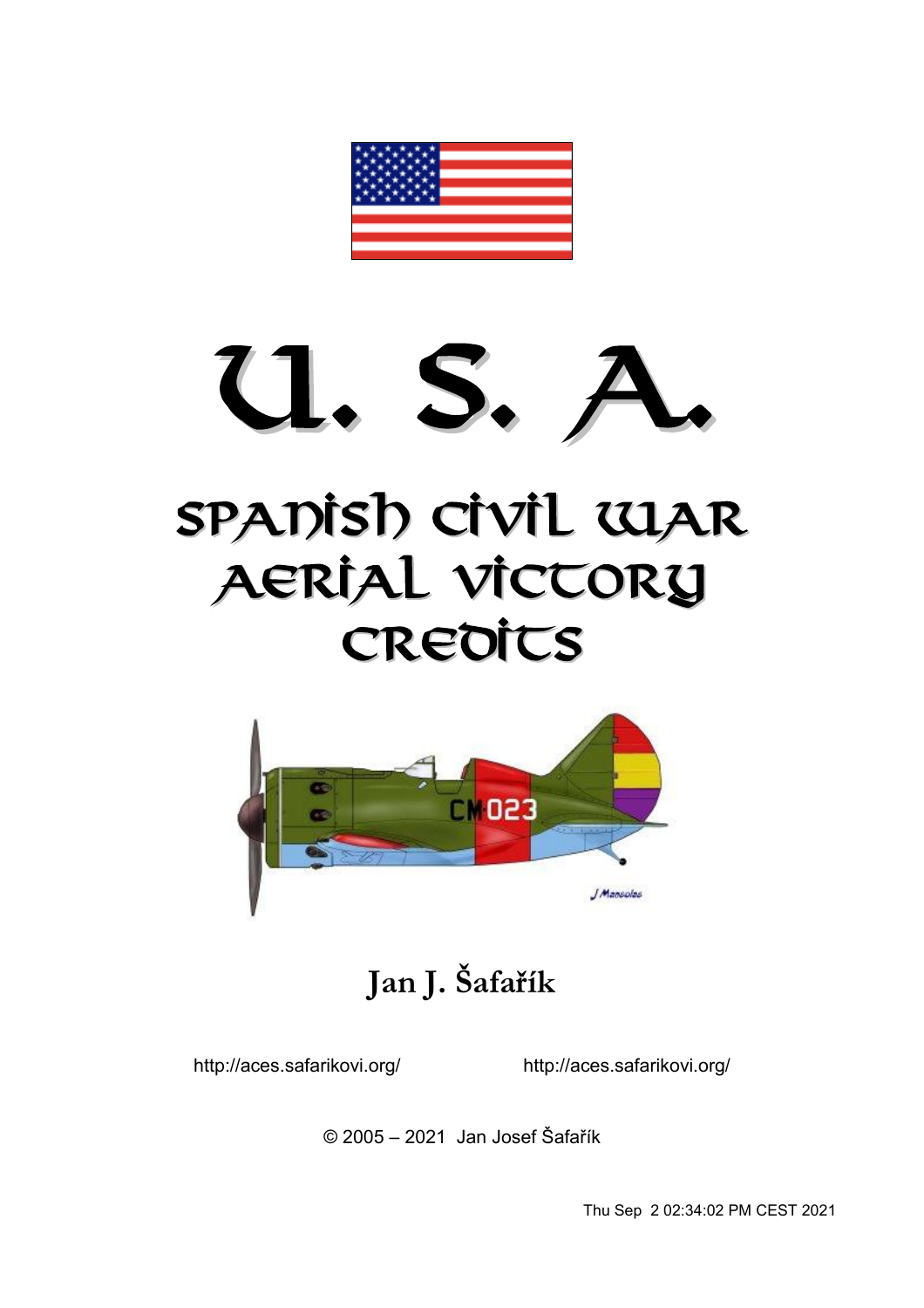# *List of air-to-air victories*

# *sort by date*



**Frank Glasgow Tinker** (July 14, 1909 – June 13, 1939)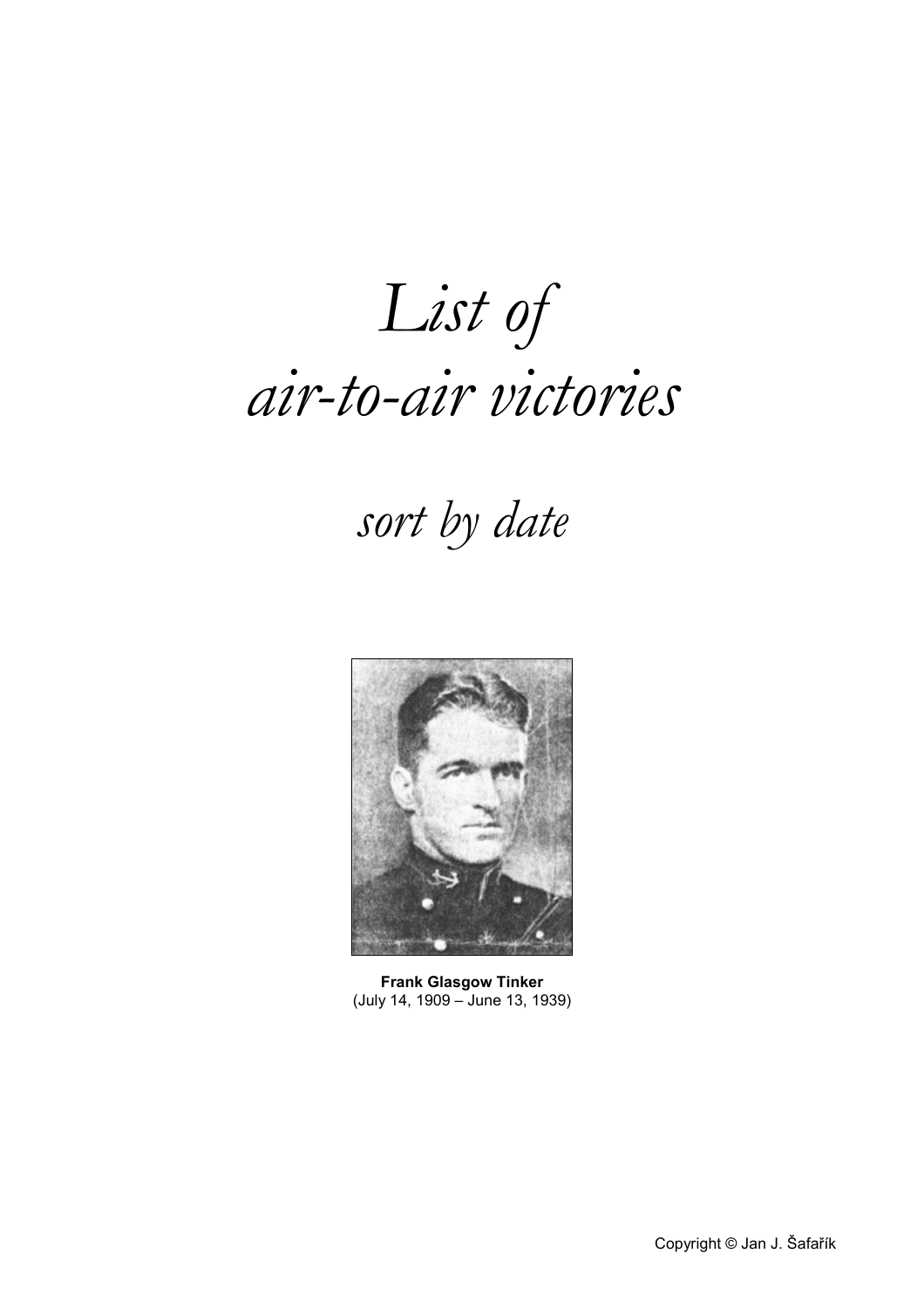| <b>Name</b>                                  | Kill no.       | Date                       | Time | <b>Number</b>  | <b>Type</b>                       | Result               | Plane type Serial no. |        | Locality                        | Unit                                | <b>Comments</b> |
|----------------------------------------------|----------------|----------------------------|------|----------------|-----------------------------------|----------------------|-----------------------|--------|---------------------------------|-------------------------------------|-----------------|
|                                              |                |                            |      |                |                                   |                      |                       |        |                                 |                                     |                 |
| <b>Fuerza Aérea de la República Española</b> |                |                            |      |                |                                   |                      |                       |        |                                 |                                     |                 |
| Dahl, Harold Evans "Whitey"                  |                | 1937                       |      | 1              | CR.32                             | destroyed            | $I-15$                |        |                                 | La Calle Escuadrilla                |                 |
| Dahl, Harold Evans "Whitey"                  |                | 1937                       |      | $\overline{1}$ | He 51                             | destroyed            | $I-15$                |        |                                 | La Calle Escuadrilla                |                 |
| Leider, Benjamin David                       | -1             | 13.02.1937                 |      | $\overline{1}$ | CR.32 ? Heinkel                   | destroyed            | $I-15$                |        | Jarama area                     | La Calle Escuadrilla                |                 |
| Allison, James William Marion "Tex"          | $\mathbf{1}$   | 18.02.1937 morning         |      | $\mathbf{1}$   | CR.32                             | destroyed            | $I-15$                |        | Jarama area                     | La Calle Escuadrilla                | 1.              |
| Tinker, Frank Glasgow, Jr.                   | $\overline{1}$ | 14.03.1937                 |      | $\overline{1}$ | CR.32                             | destroyed            | $I-15$                | CA-056 | Guadalajara area                | La Calle Escuadrilla                |                 |
| Baumler, Albert John "Ajax"                  |                | 16.03.1937 11:30           |      | $\frac{1}{2}$  | CR.32                             | shared destroyed     | $1 - 15$              | CA-023 | Brihuega-Valdesor-Pajares       | Kosakov Escuadrilla                 | 2.              |
| Baumler, Albert John "Ajax"                  | -1             | 20.03.1937                 |      | $\overline{1}$ | CR.32                             | destroyed            | $I-15$                | CA-022 | 10 km SE Brihuega               | Kosakov Escuadrilla                 |                 |
| Tinker, Frank Glasgow, Jr.                   | $\overline{2}$ | 20.03.1937                 |      | $\overline{1}$ | CR.32                             | destroyed            | $I-15$                | CA-056 | Guadalajara area                | La Calle Escuadrilla                |                 |
| Baumler, Albert John "Ajax"                  |                | 17.04.1937                 |      | 1              | He 51                             | probable             | $-15$                 |        | Sarrion area                    | Kosakov Escuadrilla                 |                 |
| Baumler, Albert John "Ajax"                  | $\overline{2}$ | 17.04.1937                 |      | -1             | He 51                             | destroyed            | $-15$                 |        | between the lines, Sarrion area | Kosakov Escuadrilla                 |                 |
| Tinker, Frank Glasgow, Jr.                   | 3              | 17.04.1937                 |      |                | He 51                             | destroyed            | $I-15$                | CA-058 | Teruel area                     | La Calle Escuadrilla                |                 |
| Baumler, Albert John "Ajax"                  | 3              | 02.06.1937                 |      | -1             | CR.32                             | destroyed            | $I-16$                | CA-065 | San Ildefonso-Segovia area      | Kosakov Escuadrilla                 |                 |
| Tinker, Frank Glasgow, Jr.                   | 4              | 02.06.1937                 |      | 1              | CR.32                             | destroyed            | $I-16$                | CM-070 | Segovia                         | Lakeev Escuadrilla (1ª Esc. Moscas) |                 |
| Baumler, Albert John "Ajax"                  | 4              | 14.06.1937                 |      | $\overline{1}$ | CR.32                             | destroyed            | $I-16$                | CA-069 | Huesca                          | Kosakov Escuadrilla                 |                 |
| Tinker, Frank Glasgow, Jr.                   | 5              | 16.06.1937                 |      | 1              | CR.32                             | destroyed            | $I - 16$              | CM-023 | Huesca area                     | Lakeev Escuadrilla (1ª Esc. Moscas) |                 |
| Baumler, Albert John "Ajax"                  |                | 08.07.1937 16:45~          |      | $\overline{1}$ | CR.32                             | probable             | $I-16$                | CA-022 | Quejormas                       | Kosakov Escuadrilla                 |                 |
| Tinker, Frank Glasgow, Jr.                   | 6              | 13.07.1937                 |      | $\overline{1}$ | <b>Bf 109</b>                     | destroyed            | $I-16$                | CM-023 | Madrid area                     | Lakeev Escuadrilla (1ª Esc. Moscas) |                 |
| Tinker, Frank Glasgow, Jr.                   | $\overline{7}$ | 17.07.1937                 |      | $\overline{1}$ | <b>Bf 109</b>                     | destroyed            | $I-16$                | CM-023 | Madrid area                     | Lakeev Escuadrilla (1ª Esc. Moscas) |                 |
| Tinker, Frank Glasgow, Jr.                   | 8              | 18.07.1937                 |      | 1              | CR.32                             | destroyed            | $I-16$                | CM-023 | Madrid area                     | Lakeev Escuadrilla (1ª Esc. Moscas) |                 |
| Bell, Orrin D.                               |                | $\mathcal{P}$              |      | -1             | Heinkel                           | unconfirmed          | $I-15$                |        | Cordova-Granada front           |                                     |                 |
| Bell, Orrin D.                               |                | $\boldsymbol{\mathcal{P}}$ |      | -1             | Heinkel                           | unconfirmed          | $I-15$                |        | Cordova-Granada front           |                                     |                 |
| Bell, Orrin D.                               |                | $\mathcal{P}$              |      | -1             | Heinkel                           | unconfirmed          | $I-15$                |        | Cordova-Granada front           |                                     |                 |
| Bell, Orrin D.                               |                | ?                          |      | -1             | Heinkel                           | unconfirmed          | $I-15$                |        | Cordova-Granada front           |                                     |                 |
| Bell, Orrin D.                               |                | $\mathcal{P}$              |      | $\overline{1}$ | Heinkel                           | unconfirmed          | $I-15$                |        | Cordova-Granada front           |                                     |                 |
| Bell, Orrin D.                               |                | ?                          |      | $\overline{1}$ | Heinkel                           | unconfirmed          | $I-15$                |        | Cordova-Granada front           |                                     |                 |
| Bell, Orrin D.                               |                | $\mathcal{P}$              |      | -1             | Heinkel                           | unconfirmed          | $1 - 15$              |        | Cordova-Granada front           |                                     |                 |
| Daduk, Stephen                               | -1             | $\boldsymbol{\mathcal{P}}$ |      | -1             | He 111                            | destroyed            | $I-15$                |        | Madrid                          |                                     |                 |
| Dahl, Harold Evans "Whitey"                  |                | ?                          |      |                | He 51                             | destroyed            | $I-15$                |        |                                 |                                     |                 |
| Dahl, Harold Evans "Whitey"                  |                | $\mathcal{P}$              |      | 1              | e/a                               | destroyed            | $I-15$                |        |                                 |                                     |                 |
| Dahl, Harold Evans "Whitey"                  |                | ?                          |      |                | e/a                               | destroyed            | $I-15$                |        |                                 |                                     |                 |
| Koch, Charles August "Tiny"                  | 1              | $\boldsymbol{\mathcal{P}}$ |      |                | e/a                               | destroyed            | $I-15$                |        |                                 | Kosakov Escuadrilla                 |                 |
| Koch, Charles August "Tiny"                  | 2              | ?                          |      | -1             | e/a                               | destroyed            | $I-15$                |        |                                 | Kosakov Escuadrilla                 |                 |
| Leider, Benjamin David                       |                | $\mathcal{P}$              |      |                | He 51                             | $\ddot{\phantom{1}}$ | $I-15$                |        |                                 | La Calle Escuadrilla                |                 |
| Leider, Benjamin David                       |                | $\mathcal{P}$              |      |                | He 51                             |                      | $I-15$                |        |                                 | La Calle Escuadrilla                |                 |
| Peck, James Lincoln Holt                     |                | $\mathcal{P}$              |      | -1             | He 51                             | unconfirmed          | $-15$                 |        | Aragon front                    |                                     |                 |
| Peck, James Lincoln Holt                     |                | $\mathcal{P}$              |      | 1              | He 51                             | unconfirmed          | $I-15$                |        | Aragon front                    |                                     |                 |
| Peck. James Lincoln Holt                     |                | $\mathcal{P}$              |      | 1              | He 51                             | unconfirmed          | $I-15$                |        | Aragon front                    |                                     |                 |
| Peck, James Lincoln Holt                     |                | ?                          |      | $\overline{1}$ | CR.32                             | unconfirmed          | $I-15$                |        | Aragon front                    |                                     |                 |
| Peck, James Lincoln Holt                     |                | $\boldsymbol{\gamma}$      |      | $\overline{1}$ | CR.32                             | unconfirmed          | $I-15$                |        | Aragon front                    |                                     |                 |
| Aviación de El Tercio, Aviazione Legionaira  |                |                            |      |                |                                   |                      |                       |        |                                 |                                     |                 |
| Patriarca, Vincent Joseph                    | -1             | 11.09.1936                 |      | -1             | Nieuport Delage 52 <sup>(a)</sup> | destroved            | Fiat CR.32            |        | Talavera area                   | 1 <sup>ª</sup> Squadriglia          |                 |
| Patriarca. Vincent Joseph                    | 2              | 13.09.1936                 |      | $\mathbf{1}$   | Nieuport Delage 52 <sup>(b)</sup> | destroved            | Fiat CR.32            |        | Madrid area                     | 1 <sup>ª</sup> Squadriglia          |                 |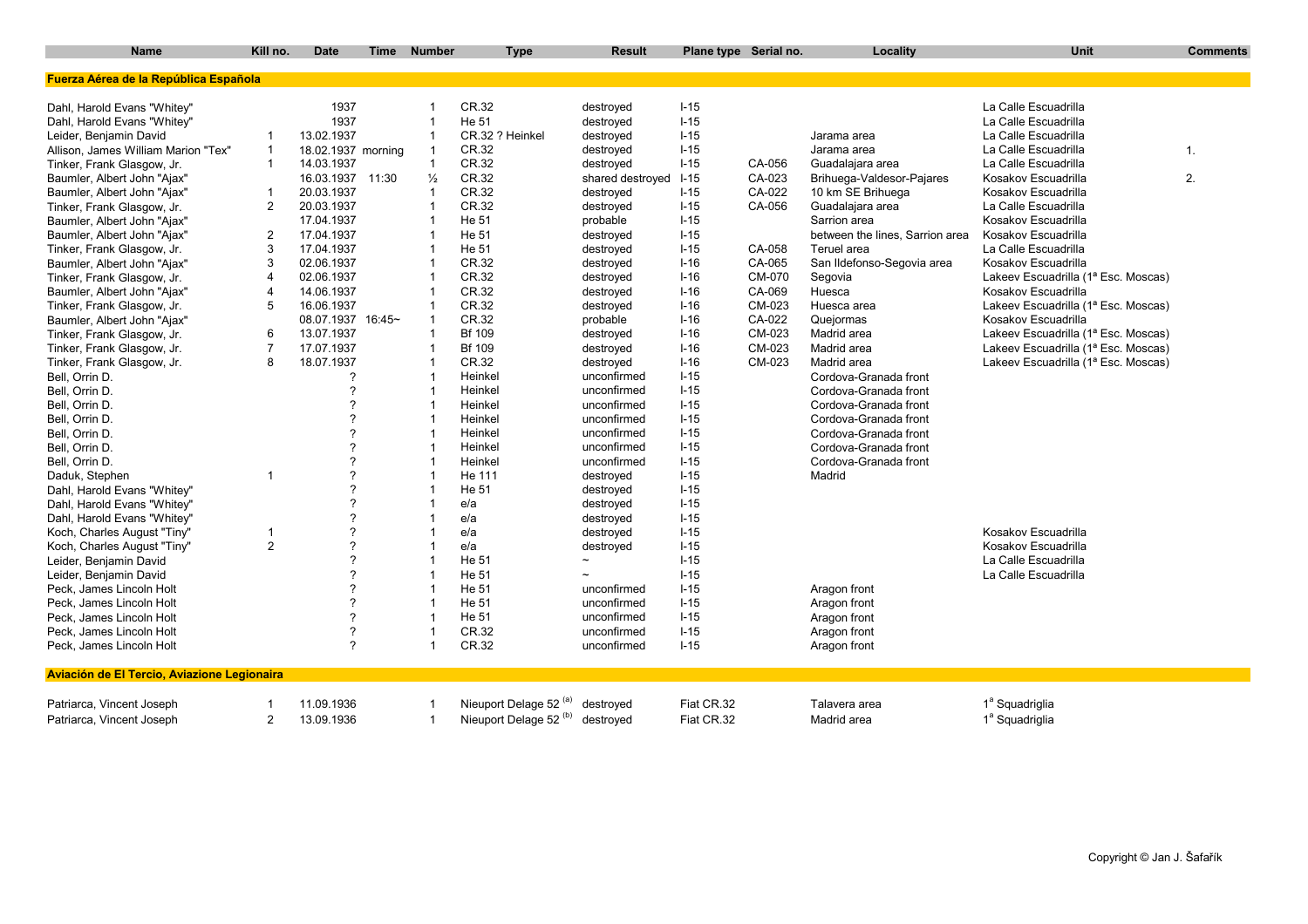*List of air-to-air victories*

## *sort by name*



**Albert John "Ajax" Baumler** (April 17, 1914 – August 2, 1973)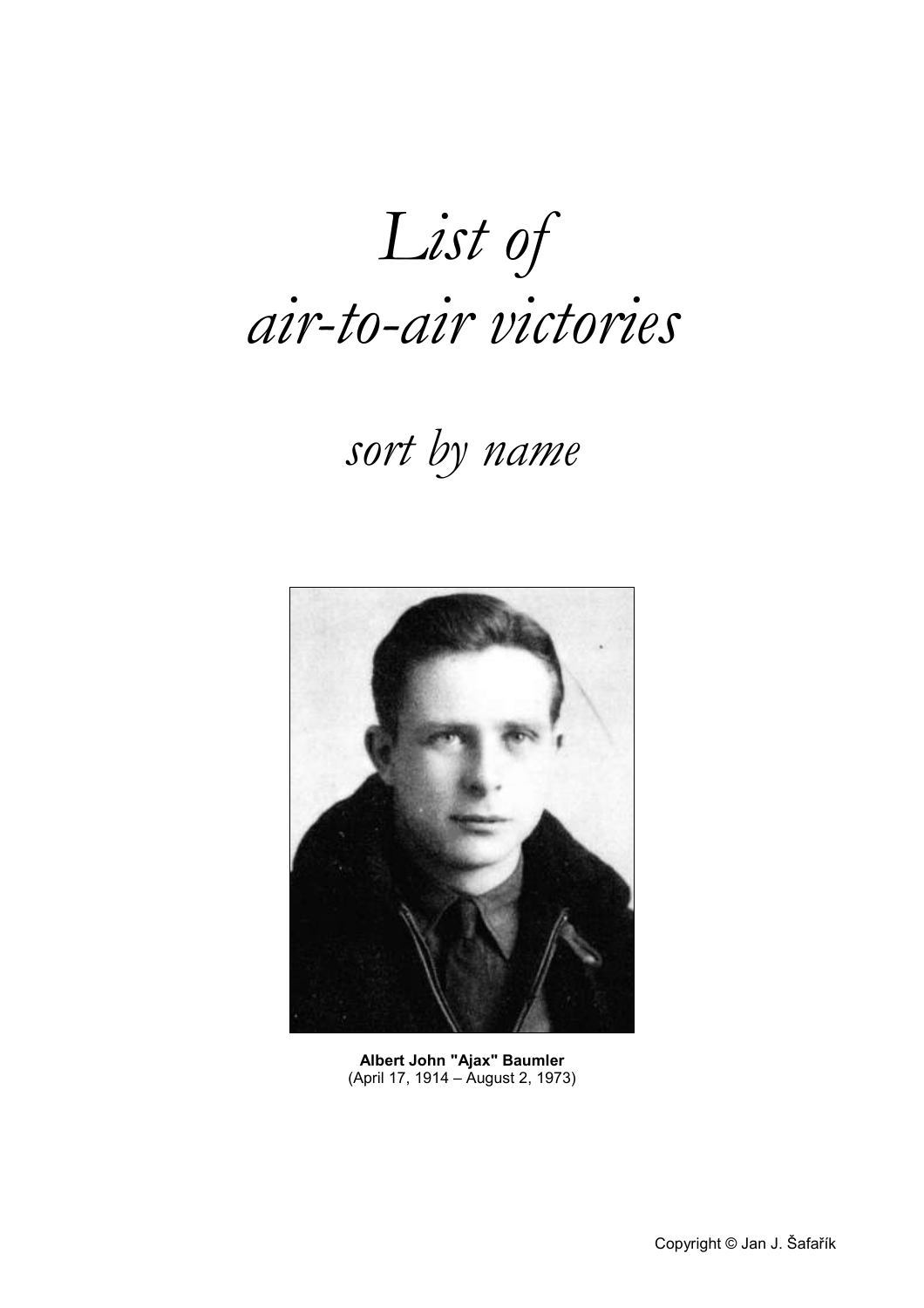| <b>Name</b>                                  | Kill no.             | <b>Date</b>                | Time   | <b>Number</b>  | <b>Type</b>                       | <b>Result</b>       | Plane type Serial no. |        | Locality                        | <b>Unit</b>                         | <b>Comments</b> |
|----------------------------------------------|----------------------|----------------------------|--------|----------------|-----------------------------------|---------------------|-----------------------|--------|---------------------------------|-------------------------------------|-----------------|
| <b>Fuerza Aérea de la República Española</b> |                      |                            |        |                |                                   |                     |                       |        |                                 |                                     |                 |
|                                              |                      |                            |        |                |                                   |                     |                       |        |                                 |                                     |                 |
| Allison, James William Marion "Tex"          | $\mathbf{1}$         | 18.02.1937 morning         |        | $\mathbf{1}$   | CR.32                             | destroyed           | $I-15$                |        | Jarama area                     | La Calle Escuadrilla                | 1.              |
| Baumler, Albert John "Ajax"                  |                      | 16.03.1937 11:30           |        | $\frac{1}{2}$  | CR.32                             | shared destroyed    | $I-15$                | CA-023 | Brihuega-Valdesor-Pajares       | Kosakov Escuadrilla                 | 2.              |
| Baumler, Albert John "Ajax"                  | 1                    | 20.03.1937                 |        | $\mathbf{1}$   | CR.32                             | destroyed           | $I-15$                | CA-022 | 10 km SE Brihuega               | Kosakov Escuadrilla                 |                 |
| Baumler, Albert John "Ajax"                  |                      | 17.04.1937                 |        | $\mathbf{1}$   | He 51                             | probable            | $-15$                 |        | Sarrion area                    | Kosakov Escuadrilla                 |                 |
| Baumler, Albert John "Ajax"                  | $\overline{2}$       | 17.04.1937                 |        |                | He 51                             | destroyed           | $-15$                 |        | between the lines, Sarrion area | Kosakov Escuadrilla                 |                 |
| Baumler, Albert John "Ajax"                  | 3                    | 02.06.1937                 |        |                | CR.32                             | destroyed           | $I-16$                | CA-065 | San Ildefonso-Segovia area      | Kosakov Escuadrilla                 |                 |
| Baumler, Albert John "Ajax"                  | 4                    | 14.06.1937                 |        |                | CR.32                             | destroyed           | $I-16$                | CA-069 | Huesca                          | Kosakov Escuadrilla                 |                 |
| Baumler, Albert John "Ajax"                  |                      | 08.07.1937                 | 16:45~ | -1             | CR.32                             | probable            | $I-16$                | CA-022 | Quejormas                       | Kosakov Escuadrilla                 |                 |
| Bell, Orrin D.                               |                      |                            |        | $\mathbf{1}$   | Heinkel                           | unconfirmed         | $-15$                 |        | Cordova-Granada front           |                                     |                 |
| Bell, Orrin D.                               |                      | $\overline{\phantom{a}}$   |        | $\overline{1}$ | Heinkel                           | unconfirmed         | $-15$                 |        | Cordova-Granada front           |                                     |                 |
| Bell, Orrin D.                               |                      | $\gamma$                   |        | $\mathbf{1}$   | Heinkel                           | unconfirmed         | $I-15$                |        | Cordova-Granada front           |                                     |                 |
| Bell, Orrin D.                               |                      | ?                          |        | $\mathbf{1}$   | Heinkel                           | unconfirmed         | $-15$                 |        | Cordova-Granada front           |                                     |                 |
| Bell, Orrin D.                               |                      | ?                          |        | $\mathbf{1}$   | Heinkel                           | unconfirmed         | $I-15$                |        | Cordova-Granada front           |                                     |                 |
| Bell, Orrin D.                               |                      | ?                          |        | $\overline{1}$ | Heinkel                           | unconfirmed         | $I-15$                |        | Cordova-Granada front           |                                     |                 |
| Bell, Orrin D.                               |                      | $\boldsymbol{\mathcal{P}}$ |        | $\overline{1}$ | Heinkel                           | unconfirmed         | $-15$                 |        | Cordova-Granada front           |                                     |                 |
| Daduk, Stephen                               | -1                   | $\overline{\mathcal{L}}$   |        | $\mathbf{1}$   | He 111                            | destroyed           | $I-15$                |        | Madrid                          |                                     |                 |
| Dahl, Harold Evans "Whitey"                  |                      | 1937                       |        |                | CR.32                             | destroyed           | $1 - 15$              |        |                                 | La Calle Escuadrilla                |                 |
| Dahl, Harold Evans "Whitey"                  |                      | 1937                       |        |                | He 51                             | destroyed           | $I-15$                |        |                                 | La Calle Escuadrilla                |                 |
| Dahl, Harold Evans "Whitey"                  |                      | ?                          |        |                | He 51                             | destroyed           | $-15$                 |        |                                 |                                     |                 |
| Dahl, Harold Evans "Whitey"                  |                      | $\overline{?}$             |        |                | e/a                               | destroyed           | $-15$                 |        |                                 |                                     |                 |
| Dahl, Harold Evans "Whitey"                  |                      | ?                          |        |                | e/a                               | destroyed           | $I-15$                |        |                                 |                                     |                 |
|                                              |                      | $\gamma$                   |        |                | e/a                               | destroyed           | $-15$                 |        |                                 | Kosakov Escuadrilla                 |                 |
| Koch, Charles August "Tiny"                  | -1<br>$\overline{2}$ | ?                          |        | $\overline{1}$ |                                   |                     |                       |        |                                 | Kosakov Escuadrilla                 |                 |
| Koch, Charles August "Tiny"                  | $\mathbf{1}$         | 13.02.1937                 |        | -1             | e/a<br>CR.32 ? Heinkel            | destroyed           | $I-15$                |        |                                 |                                     |                 |
| Leider, Benjamin David                       |                      |                            |        | $\overline{1}$ |                                   | destroyed<br>$\sim$ | $I-15$                |        | Jarama area                     | La Calle Escuadrilla                |                 |
| Leider, Benjamin David                       |                      | 2                          |        |                | He 51                             |                     | $-15$                 |        |                                 | La Calle Escuadrilla                |                 |
| Leider, Benjamin David                       |                      |                            |        | $\overline{1}$ | He 51                             |                     | $I-15$                |        |                                 | La Calle Escuadrilla                |                 |
| Peck, James Lincoln Holt                     |                      | $\overline{\phantom{a}}$   |        | $\overline{1}$ | He 51                             | unconfirmed         | $I-15$                |        | Aragon front                    |                                     |                 |
| Peck, James Lincoln Holt                     |                      | ?                          |        |                | He 51                             | unconfirmed         | $I-15$                |        | Aragon front                    |                                     |                 |
| Peck, James Lincoln Holt                     |                      | $\boldsymbol{\mathcal{P}}$ |        | $\mathbf{1}$   | He 51                             | unconfirmed         | $-15$                 |        | Aragon front                    |                                     |                 |
| Peck, James Lincoln Holt                     |                      | $\mathcal{P}$              |        | -1             | CR.32                             | unconfirmed         | $-15$                 |        | Aragon front                    |                                     |                 |
| Peck, James Lincoln Holt                     |                      | $\mathcal{P}$              |        | $\overline{1}$ | CR.32                             | unconfirmed         | $I-15$                |        | Aragon front                    |                                     |                 |
| Tinker, Frank Glasgow, Jr.                   | 1                    | 14.03.1937                 |        |                | CR.32                             | destroyed           | $-15$                 | CA-056 | Guadalajara area                | La Calle Escuadrilla                |                 |
| Tinker, Frank Glasgow, Jr.                   | $\overline{2}$       | 20.03.1937                 |        |                | CR.32                             | destroyed           | $-15$                 | CA-056 | Guadalajara area                | La Calle Escuadrilla                |                 |
| Tinker, Frank Glasgow, Jr.                   | 3                    | 17.04.1937                 |        |                | He 51                             | destroyed           | $I-15$                | CA-058 | Teruel area                     | La Calle Escuadrilla                |                 |
| Tinker, Frank Glasgow, Jr.                   | $\overline{4}$       | 02.06.1937                 |        |                | CR.32                             | destroyed           | $I-16$                | CM-070 | Segovia                         | Lakeev Escuadrilla (1ª Esc. Moscas) |                 |
| Tinker, Frank Glasgow, Jr.                   | 5                    | 16.06.1937                 |        |                | CR.32                             | destroyed           | $I-16$                | CM-023 | Huesca area                     | Lakeev Escuadrilla (1ª Esc. Moscas) |                 |
| Tinker, Frank Glasgow, Jr.                   | 6                    | 13.07.1937                 |        | 1              | <b>Bf 109</b>                     | destroyed           | $I-16$                | CM-023 | Madrid area                     | Lakeev Escuadrilla (1ª Esc. Moscas) |                 |
| Tinker, Frank Glasgow, Jr.                   | $\overline{7}$       | 17.07.1937                 |        | -1             | <b>Bf 109</b>                     | destroyed           | $I-16$                | CM-023 | Madrid area                     | Lakeev Escuadrilla (1ª Esc. Moscas) |                 |
| Tinker, Frank Glasgow, Jr.                   | 8                    | 18.07.1937                 |        | $\mathbf{1}$   | CR.32                             | destroyed           | $I-16$                | CM-023 | Madrid area                     | Lakeev Escuadrilla (1ª Esc. Moscas) |                 |
| Aviación de El Tercio, Aviazione Legionaira  |                      |                            |        |                |                                   |                     |                       |        |                                 |                                     |                 |
| Patriarca, Vincent Joseph                    |                      | 11.09.1936                 |        |                | Nieuport Delage 52 <sup>(a)</sup> | destroyed           | Fiat CR.32            |        | Talavera area                   | 1 <sup>ª</sup> Squadriglia          |                 |
| Patriarca, Vincent Joseph                    | $\overline{2}$       | 13.09.1936                 |        | $\mathbf{1}$   | Nieuport Delage 52 <sup>(b)</sup> | destroyed           | Fiat CR.32            |        | Madrid area                     | 1 <sup>ª</sup> Squadriglia          |                 |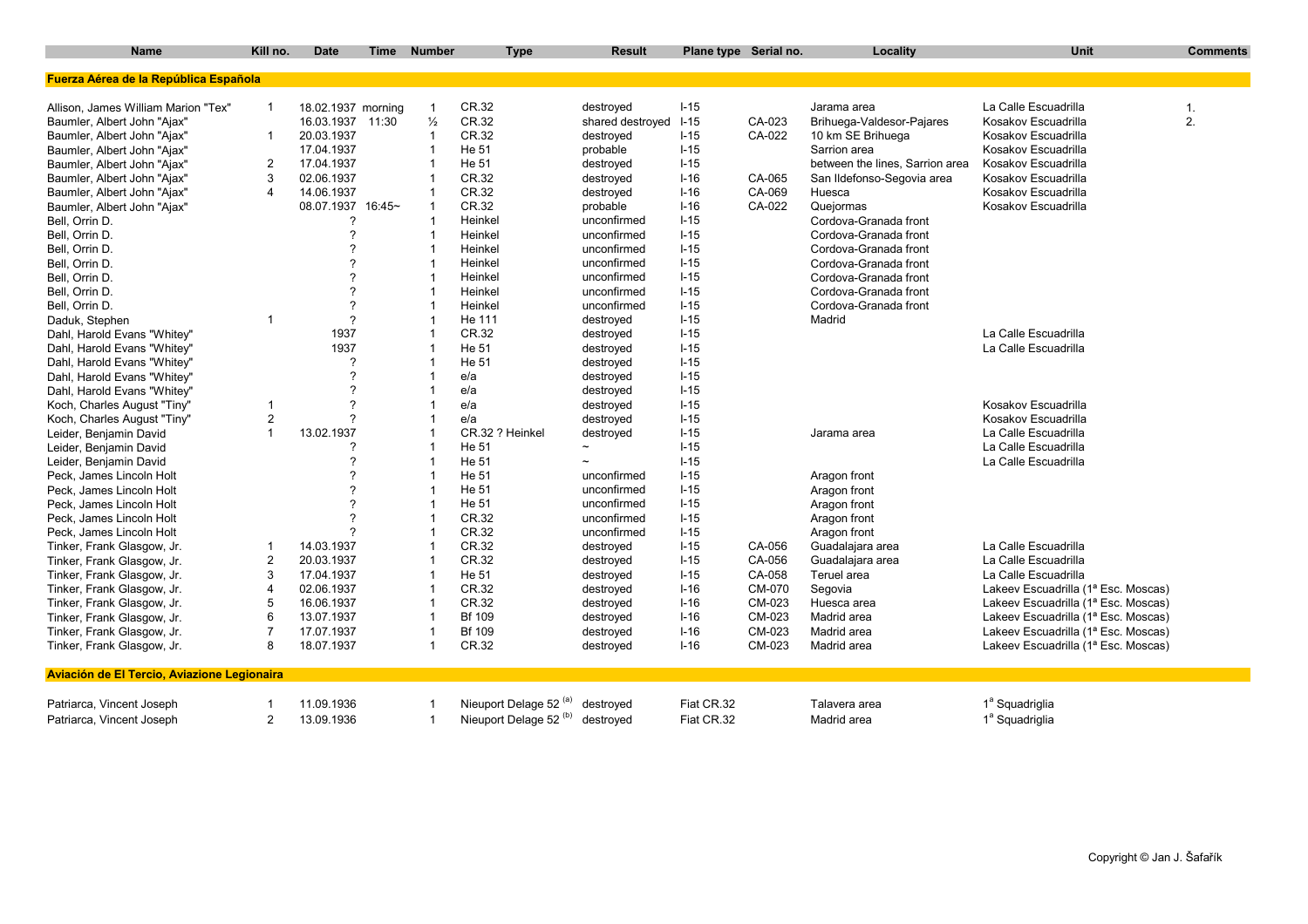### **Comments:**

- 1. During the combat the Nationalist pilots claimed eight enemy aircraft for the loss of one CR32 while the Republican pilots claimed seven enemy aircraft for the loss of five aircraft.
- 2. Shared with A. Nikolaj Zajcev
- (a) The pilot, Carlos Colom Moliner, was killed.
- (b) Claimed in a collision with Felix Urtubi Ercilla of the 2 Escuadrilla Lafayette.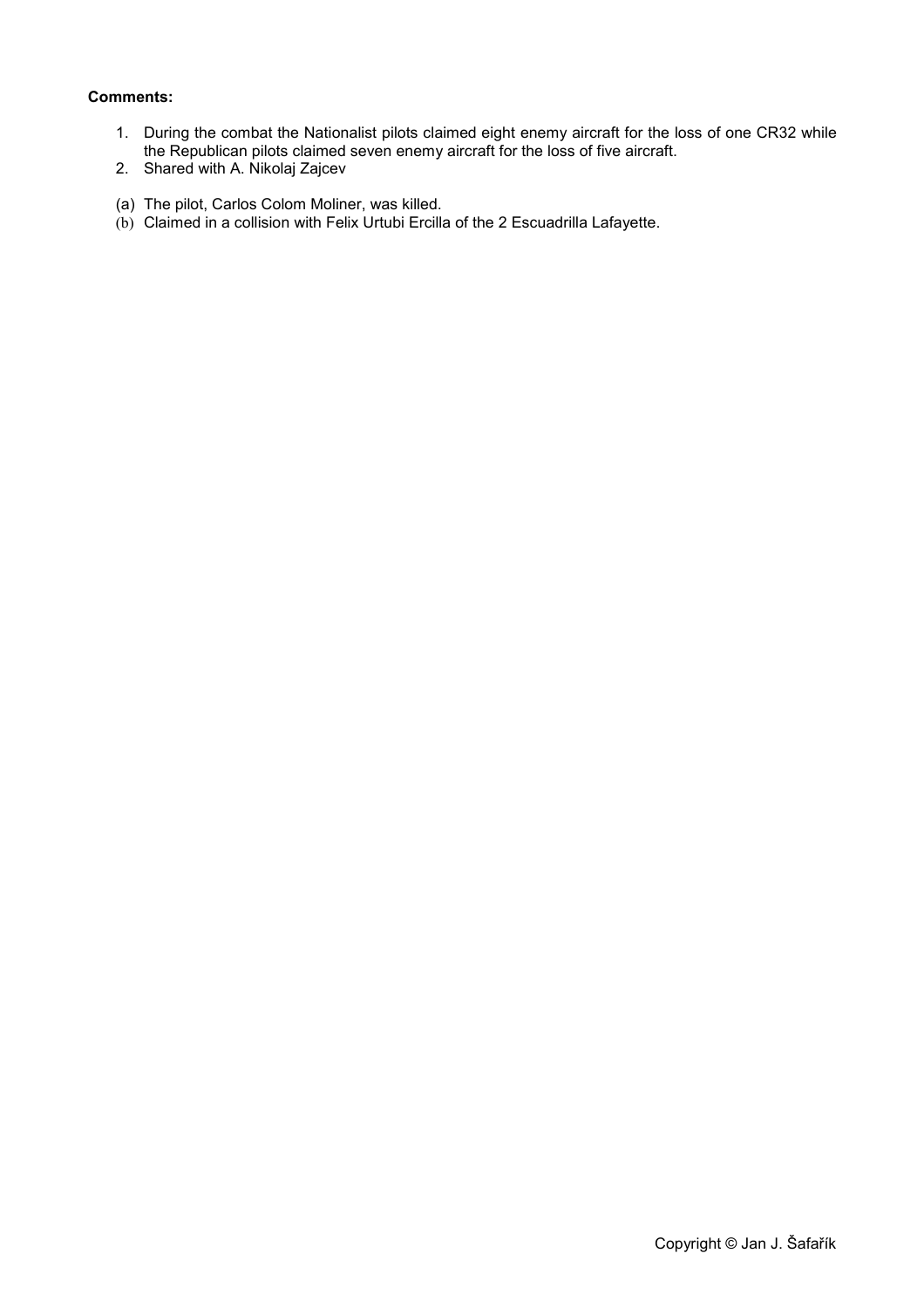### *Fuerza Aérea de la República Española*







Frank Glasgow Tinker Jr. Albert John "Ajax" Baumler Charles August "Tiny" Koch



James William Marion "Tex" Allison







Orrin D. Bell Harold Evans "Whitey" Dahl James Lincoln Holt Peck



Stephen Daduk Benjamin David Leider

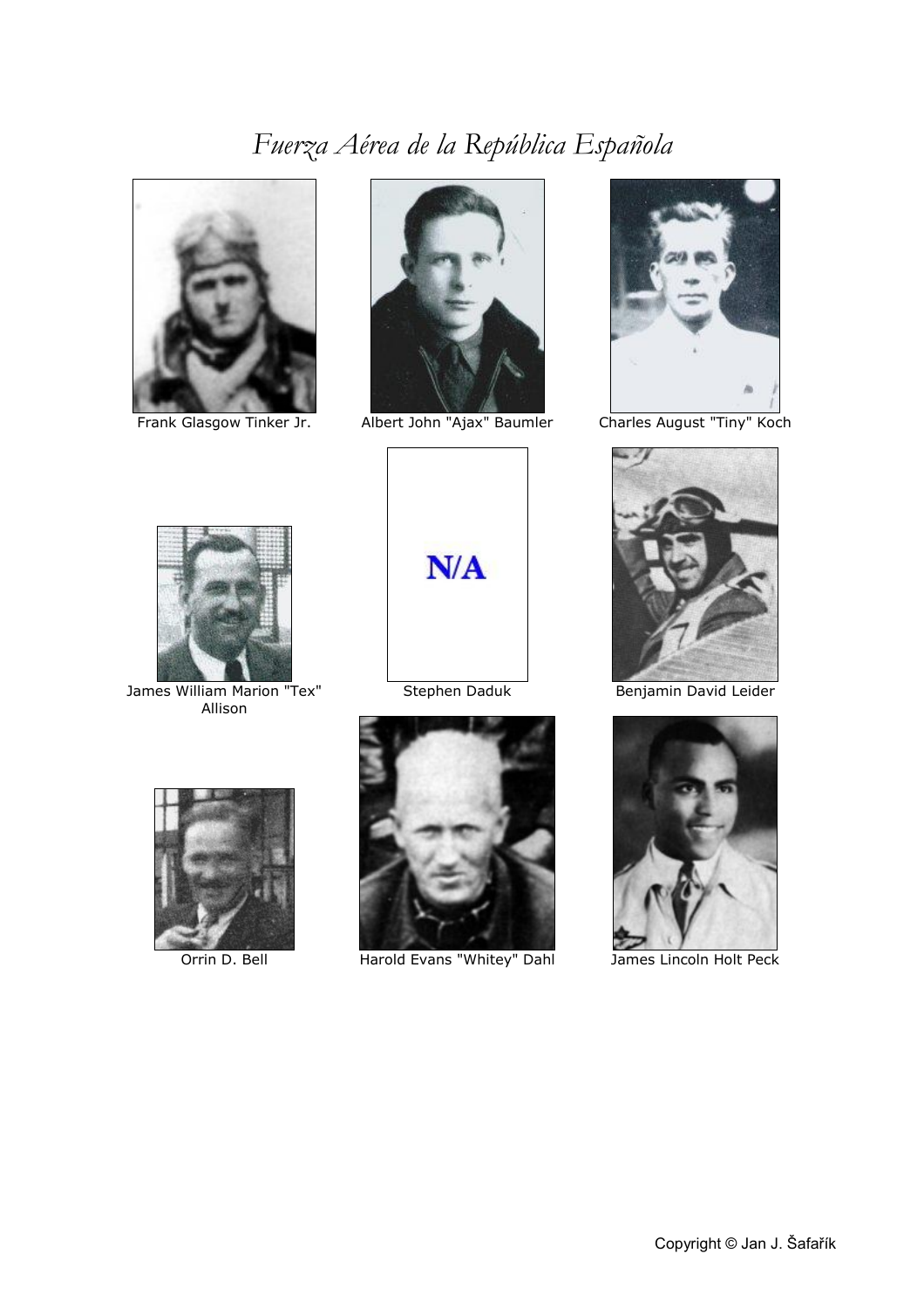

Polikarpov I-15 'Chato', No 56, pilot Frank Glasgow Tinker Jr., 1st LaCalle squadron.



Polikarpov I-16 'Mosca' type 10, CM-023, pilot Frank Glasgow Tinker Jr.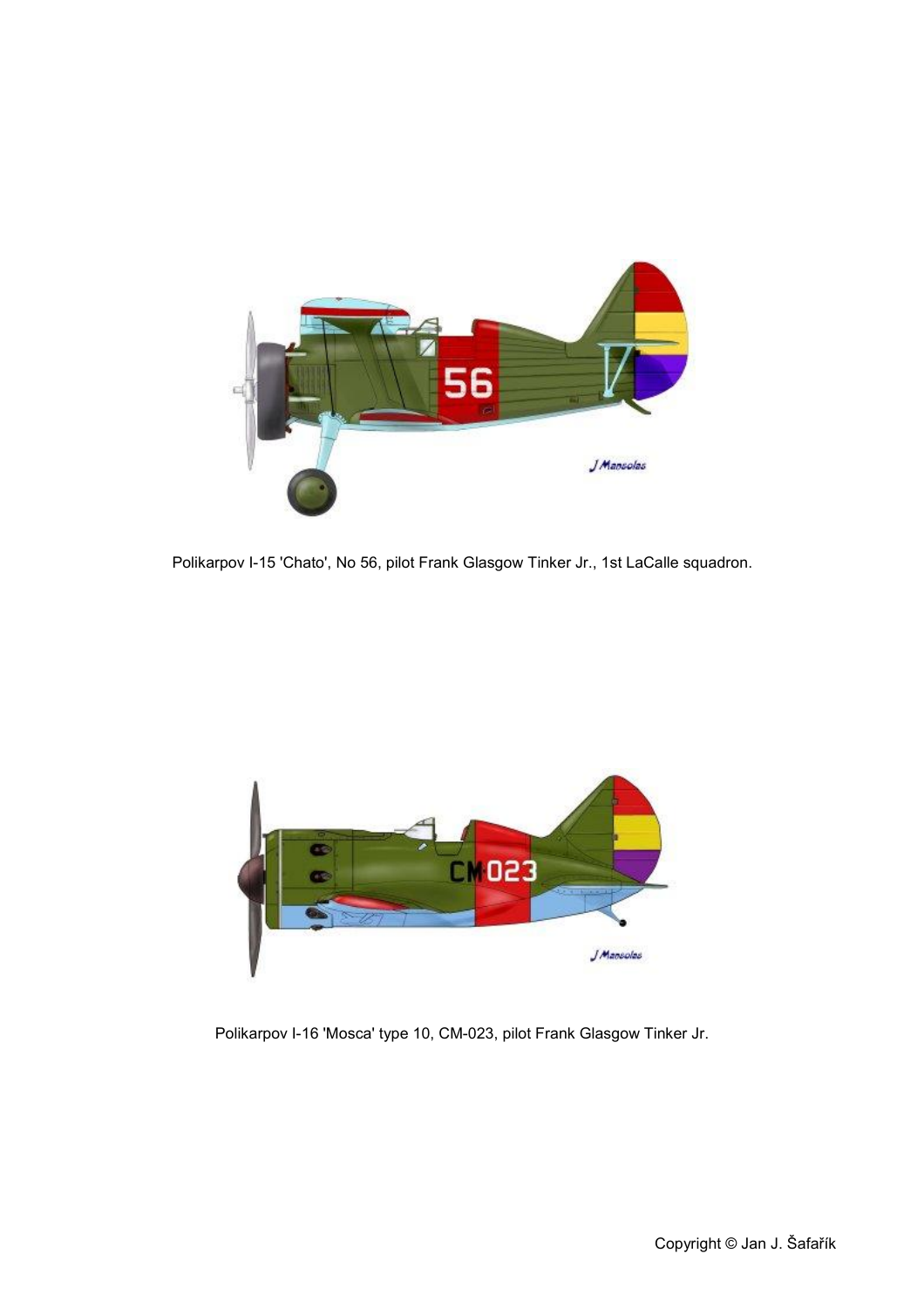### *Aviación de El Tercio, Aviazione Legionaira*



Vincent Joseph Patriarca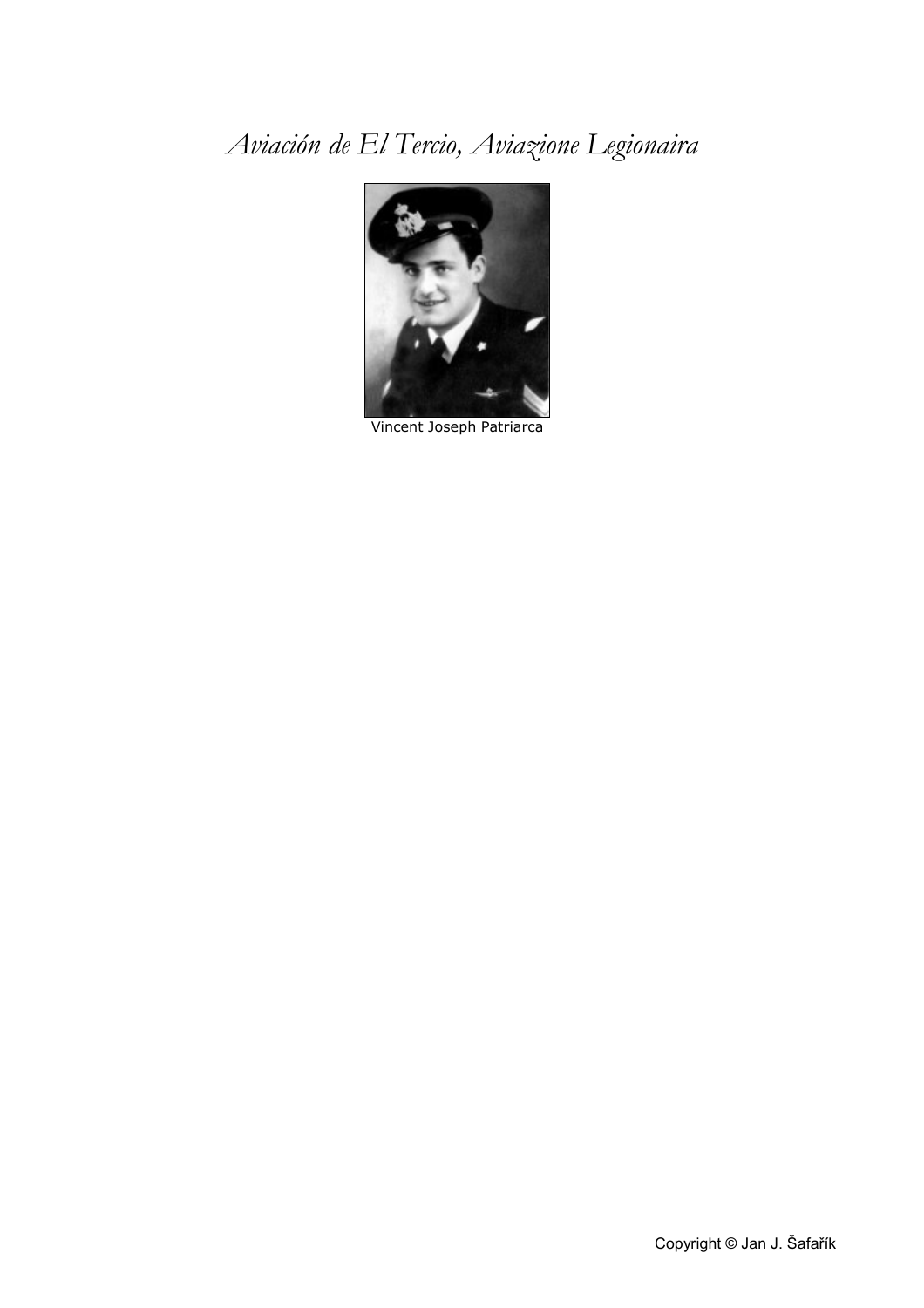### **Fuerza Aérea de la República Española**

| Name                                |               |                | Confirmed Probable Unconfirmed Comments |    |
|-------------------------------------|---------------|----------------|-----------------------------------------|----|
| Tinker, Frank Glasgow, Jr.          | 8             |                |                                         |    |
| Baumler, Albert John "Ajax"         | 4.5           | $\mathfrak{D}$ |                                         |    |
| Koch, Charles August "Tiny"         | $\mathcal{L}$ |                |                                         |    |
| Allison, James William Marion "Tex" |               |                |                                         |    |
| Daduk, Stephen                      |               |                |                                         |    |
| Leider, Benjamin David              |               |                |                                         |    |
|                                     |               |                |                                         |    |
| Bell, Orrin D.                      |               |                |                                         |    |
| Dahl, Harold Evans "Whitey"         |               |                | 5                                       | 2. |
| Peck, James Lincoln Holt            |               |                | 5                                       | 3. |

1. Orrin D. Bell is recorded with five victories. These cannot be substantiated. Source: Polák, Tomáš - *Esa meziválečného období (Part Two)*, in Aero Plastic Kits Revue, No.44, 1995.

2. Harold E. "Whitey" Dahl is recorded with five victories. These cannot be substantiated. Source: *Flyers of Fortune: American Airmen in the Spanish Civil War*, [http://www.libs.uga.](http://www.libs.uga)edu/flyers/

3. James L.H. Peck has been documentered in some aviation history books as the first "Black Ace" during the Spanish Civil War. On Aragon front he shot down three He51 and two Fiat C.R.32. Source: James Lincoln Holt Peck: [http://www.ebonywings.com/](http://www.ebonywings.com)ewpages/ewabouttheartist/pages\_jamespeck.html

### **Fuerza Aérea de la República Española**

| Name                      |  |     | Confirmed Probable Unconfirmed Comments |  |
|---------------------------|--|-----|-----------------------------------------|--|
| Patriarca, Vincent Joseph |  | $-$ | $-$ 1                                   |  |

1. Vincent Joseph Patriarca (Vincenzo Joseph Patriarca) was born in 1914 in New York from Italian parents and was a neutralised American citizen. He went to Italy to learn the business of flying and enlisted in the Regia Aeronautica (Gustavsson, Håkan: *Biplane Fighter Aces from the Second World War*, [http://surfcity.kund.dalnet.se/aces.htm\).](http://surfcity.kund.dalnet.se/aces.htm)) After the Spanish Civil War he returned to Italy and joined the Regia Aeronautica. During World War II he achieved one victory.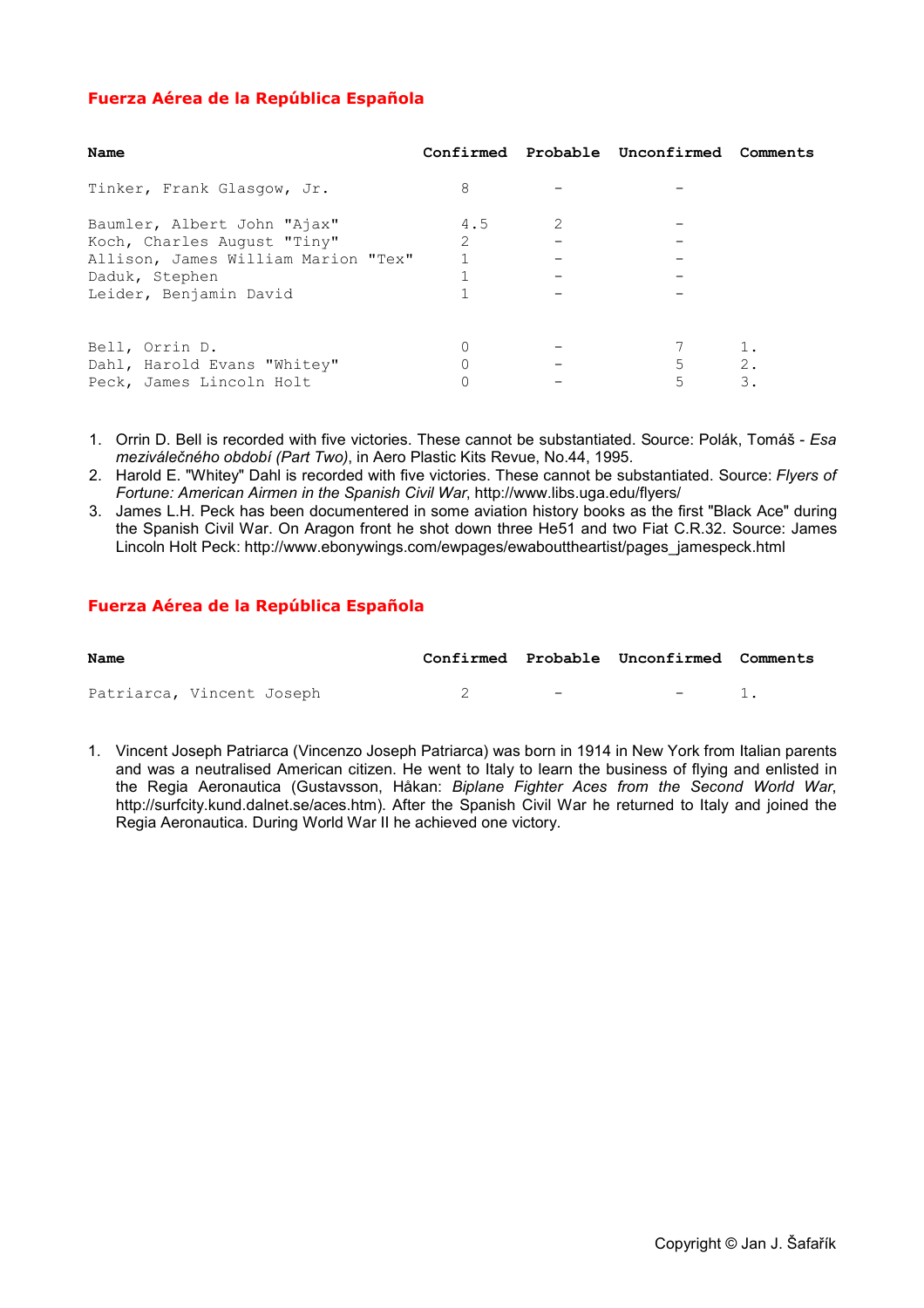#### **Sources & Literature:**

*Fuerza Aérea de la República Española*

- [1] Абросов, Сергей Владимирович: *В небе Испании 1936-1939 годы*, Издательство: г.Москва, без издательства, 2003.
- [2] Абросов, Сергей Владимирович: *Воздушная война в Испании. Хроника воздушных сражений 1936-1939 гг.*, Издатель: Яуза, Эксмо, 2008.
- [3] Brzkovský, Marek: Voják štěstěny příběh námezdního pilota Alberta "Ajaxe" Baumlera ve Španělsku *a v Číně*, in Hobby historie, No. 33, 2016.
- [4] Dunning, Chris: *Courage Alone*, Hikoki Publications, Aldershot, 1998.
- [5] Edwards, John Carver: *Airmen without a portfolio: U.S. mercenaries in civil war Spain*, Global Book Publisher, 2003 .
- [6] Gaal, Julius R.: *Legionaire Ace*, Aero Album, Volume 5 Number 1 Spring 1972.
- [7] Ghergo, Emiliani: *Wings Over Spain*, 1997 Giorgio Apostolo Editore, Milano
- [8] Larrazabal, Jesus Salas: *Air War over Spain*, Ian Allan Ltd, Shepperton, Surrey, 1974.
- [9] Lukeš, Petr: *Polikarpov I-15 Chato, Počátek nasazení ve Španělsku*, in Historie a plastikové modelářství, No. 9, 1999.
- [10] Lukeš, Petr: *Polikarpov I-15 Chato, Vrchol karéry a ústup ze slavy*, in Historie a plastikové modelářství, No. 10, 1999.
- [11] Massimello, Giovanni: *Due Volte Asso*, Storia Militare Nr. 49 Ottobre 1997.
- [12] Matyáš, Svatopluk: *Stíhačky nad Španělskem 1936 - 1939*, Svět křídel, Cheb 1998.
- [13] Matyáš, Svatopluk: *Voják štěstěny (Frank G. Tinker), in* Letectví + Kosmonautika, No. 08, 1990.
- [14] Olynyk, Frank: *Stars & Bars, A Tribute to the American Fighter Ace 1920-1973*, Grub Street, London, 1995.
- [15] Polák, Tomáš: *Esa meziválečného období*, part two, in Plastic Kits Revue, No. 44, 1995.
- [16] Ries, Karl Ring, Hans: *The Legion Condor*, Schiffer Publishing, 1992.
- [17] Shores, Christopher: *Air Aces*, Presidio Press, Novato, CA, 1983.
- [18] Stapfer, Hans-Heiri: *Polikarpov Fighters in action Pt. 1*, Squadron/Signal Publications, Carrollton, 1995.
- [19] Šnajdr, Miroslav: *Soumrak stíhacích dvouplošníků /1, Španělsko 1936-1937*, Votobia, Olomouc 2001.
- [20] Šnajdr, Miroslav: *Soumrak stíhacích dvouplošníků /2, Španělsko – severní fronta 1937*, Nakladatelství Fontána, 2005.
- [21] Šnajdr, Miroslav: *Hořící Španělsko*, Votobia, Olomouc 2001.
- [22] Šnajdr, Miroslav: *Rytíř štěstěny Albert John Baumler*, in Naše vojsko, No. 8, 2009.
- [23] Šnajdr, Miroslav: *Španělské sestřely amerického esa*, in Military Revue, No. 12, 2009.
- [24] Šnajdr, Miroslav: *Letecký žoldák Frank G. Tinker*, in Military Revue, No. 2, 2014.
- [25] Šnajdr, Miroslav: *Letecký žoldák Frank G. Tinker, Pilotem Moscy*, in Military Revue, No. 4, 2014.
- [26] Šnajdr, Miroslav: *Vzdušné bitvy stíhacích dvouplošníků, Španělsko - válka interventů 1937*, Vydavatelství Akcent, Třebíč 2017. ISBN: 978-80-7497-194-5
- [27] Tinker, Frank Glasgow: *Några leva än*, T. V. Scheutz Bokförlag AB, Stockholm, 1939.
- [28] Жирохов, Михаил: *Англо-американцы в Испании*, in М-Хобби, No. 4 (143), 2013.
- [29] *Aces of Spanish Civil War, War is Over*,<http://wio.ru/spain/spain>-a.htm.
- [30] *Albert John "Ajax" Baumler*, WikipediA, The Free Encyclopedia,
- [http://en.wikipedia.org/wiki/Albert\\_Baumler.](http://en.wikipedia.org/wiki/Albert_Baumler)
- [31] *Flyers of Fortune: American Airmen in the Spanish Civil War*, <http://www.libs.uga.edu/flyers/>.
- [32] *Flyers of Fortune: American Airmen in the Spanish Civil War*, [http://lacucaracha.info/scw/flyers/.](http://lacucaracha.info/scw/flyers/)
- [33] *Frank Glasgow Tinker*, WikipediA, The Free Encyclopedia, http://en.wikipedia.org/wiki/Frank\_Glasgow\_Tinker.
- [34] Gleize, Jean-Paul: *Aces*, [http://jpgleize.perso.neuf.fr/aces/homeaces.htm.](http://jpgleize.perso.neuf.fr/aces/homeaces.htm)
- [35] Gustavsson, Håkan: *Biplane Fighter Aces from the Second World War*, <http://surfcity.kund.dalnet.se/aces.htm>.
- [36] *James Lincoln Holt Peck*,
- <http://www.ebonywings.com/ewpages/ewabouttheartist/p>ages\_jamespeck.html/.
- [37] Mansolas, Yiannis Mansolas, Angelos: *Frank Glasgow Tinker, Jr., The first ever pilot to shoot down a german Messerschmit - fought with the Spanish Republic against Franco*, [http://imansolas.freeservers.com/Aces/Frank\\_Tinker.html](http://imansolas.freeservers.com/Aces/Frank_Tinker.html)
- [38] Sánchez Martín, Carlos Javier: *Polikarpov I-15 «Chato» In the Spanish Civil War*, [http://members.fortunecity.com/sanmarca](http://members.fortunecity.com/sanmarc)/iindex.htm.